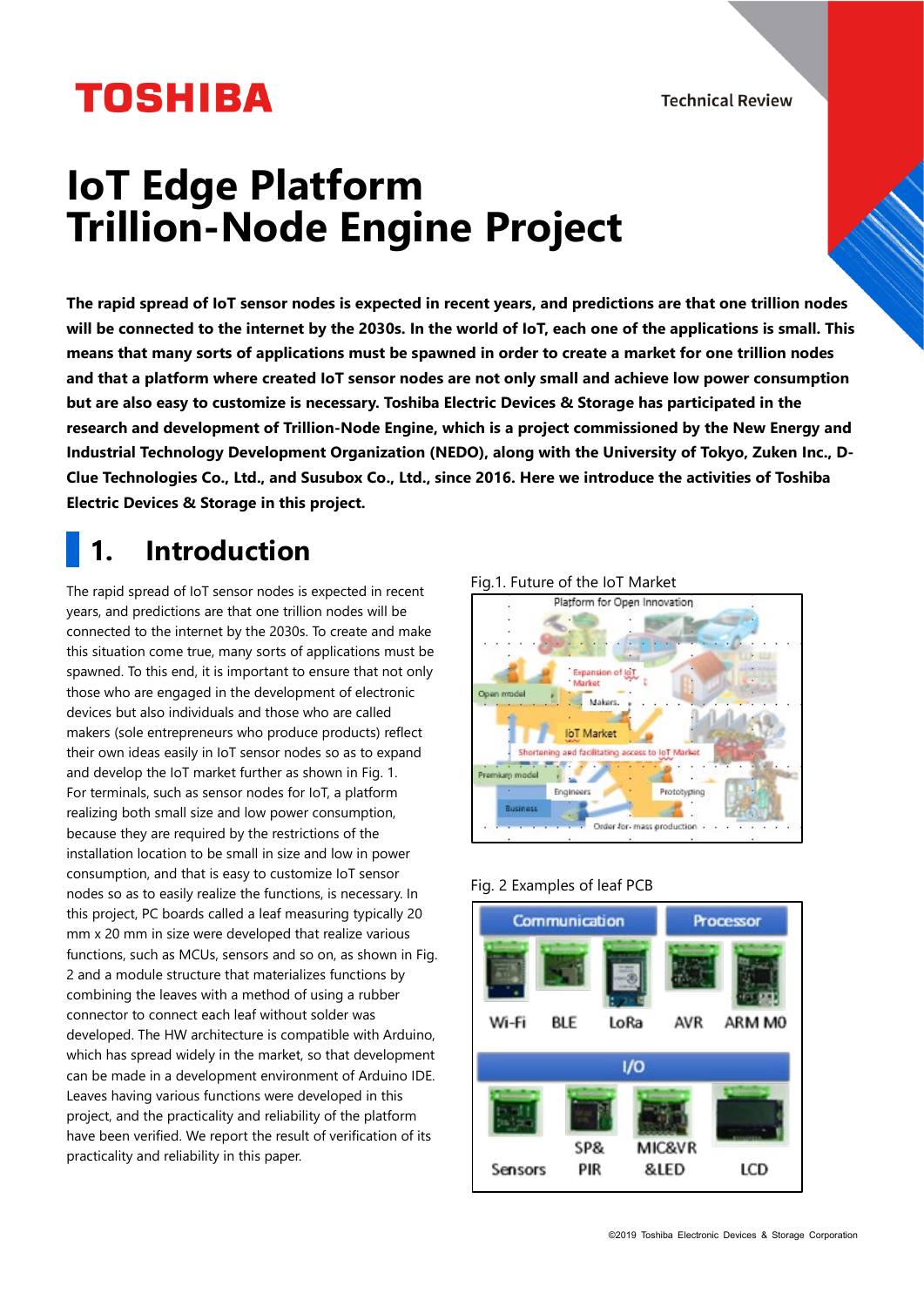### **2. Practicality and reliability of Trillion-Node Engine**

The structure of the module connection of the platform is shown in Fig. 3. The leaves are piled up and screwed up with a rubber connector and holder, nut, and screw to secure the connection between the leaves.

#### Fig.3 Connection Structure



Rubber Connector

Spacer (as necessary)

Holder

Nut (lowest part)

To verify practical use, examinees not related to this project were selected, and an assembly test that implemented from assembly to operation of an application was conducted. The attributes of the examinees were as shown in Fig. 4. Five examinees of different ages and sex were selected. As assembly issues, not only the assembly issues but also issues, such as operations of an application and wireless communication, were included as shown in Fig. 5.

#### Fig. 4 Attributes of examinees

|            | Age | Sex    | Occupation       |  |
|------------|-----|--------|------------------|--|
| Examinee 1 | 60s | Male   | System engineer  |  |
| Examinee 2 | 30s | Female | Product planning |  |
| Examinee 3 | 50s | Male   | Quality          |  |
|            |     |        | management       |  |
| Examinee 4 | 40s | Male   | Production       |  |
| Examinee 5 | 20s | Male   | Sales            |  |

#### Fig. 5 Test issues

| Issue 1 | Runs an application that turns LED on/off by<br>using an MCU leaf and a leaf for development.<br>Also changes the blinking cycle of the LED. |  |  |  |
|---------|----------------------------------------------------------------------------------------------------------------------------------------------|--|--|--|
| Issue 2 | A sensor leaf and a wireless leaf are added to<br>the leaves used for issue 1 to display data<br>obtained from a sensor on a smartphone.     |  |  |  |
| Issue 3 | A battery leaf is added to the leaves used for<br>issue 2 to power the sensor with battery and<br>display sensor data on a smartphone.       |  |  |  |

As a preparation for this test, a sample sketch of Arudino, which is operated by the MCU leaf, and application software for smartphones that displays sensor data on the smartphone were installed beforehand.

In addition, a video showing the assembly method would be created and shown to the examinees before the evaluation. The five types of leaves shown in Fig. 6 were used. As the wireless leaf, a leaf equipped with IC, TC35678, conforming to Toshiba Electronic Devices & Storage's 2.4 GHz wireless communication Bluetooth® V4.2 low energy standards was used.

#### Fig. 6 Test leaves



The test result is as shown in Fig. 7. All the examinees finished one issue within 10 minutes, completed assembly within 4 minutes, and ran the application within 6 minutes. That all the examinees could achieve all the issues bears out high practicality, given that only one examinee did the assembly again and one additionally tightened the screw.

|         |           | Examinee 1 | Examinee 2 | Examinee 3 | Examinee 4 | Examinee 5 |
|---------|-----------|------------|------------|------------|------------|------------|
| Issue 1 | Assembly  | 151        | 238        | 138        | 141        | 228        |
|         | Execution | 168        | 119        | 114        | 107        | 138        |
| Issue 2 | Assembly  | 111        | 141        | 141        | 103        | 200        |
|         | Execution | 215        | 234        | 317        | 171        | 145        |
| Issue 3 | Assembly  | 190        | 191        | 195        | 188        | 220        |
|         | Execution | 92         | 116        | 57         | 67         | 48         |

#### Fig. 7 Result of assembly time measurement

To verify reliability, several reliability tests on the connection resistance of rubber connectors were conducted. The results of these test were favorable in that an increase in connection resistance was not seen in two of three types of rubber connectors when stability of connection resistance was tested under the conditions of high temperature and high humidity (85℃, 85%), low temperature (-40℃), and thermal cycle test (-40℃ to 85℃, changed over 2 hours). Details are shown in the published IEEE paper, "Connection Structure Using Rubber Connectors in the IoT Edge Platform, Trillion-Node Engine" (K. Agawa, et al., IEEE CPMT Symposium Japan (ICSJ) 2018, November 2018).